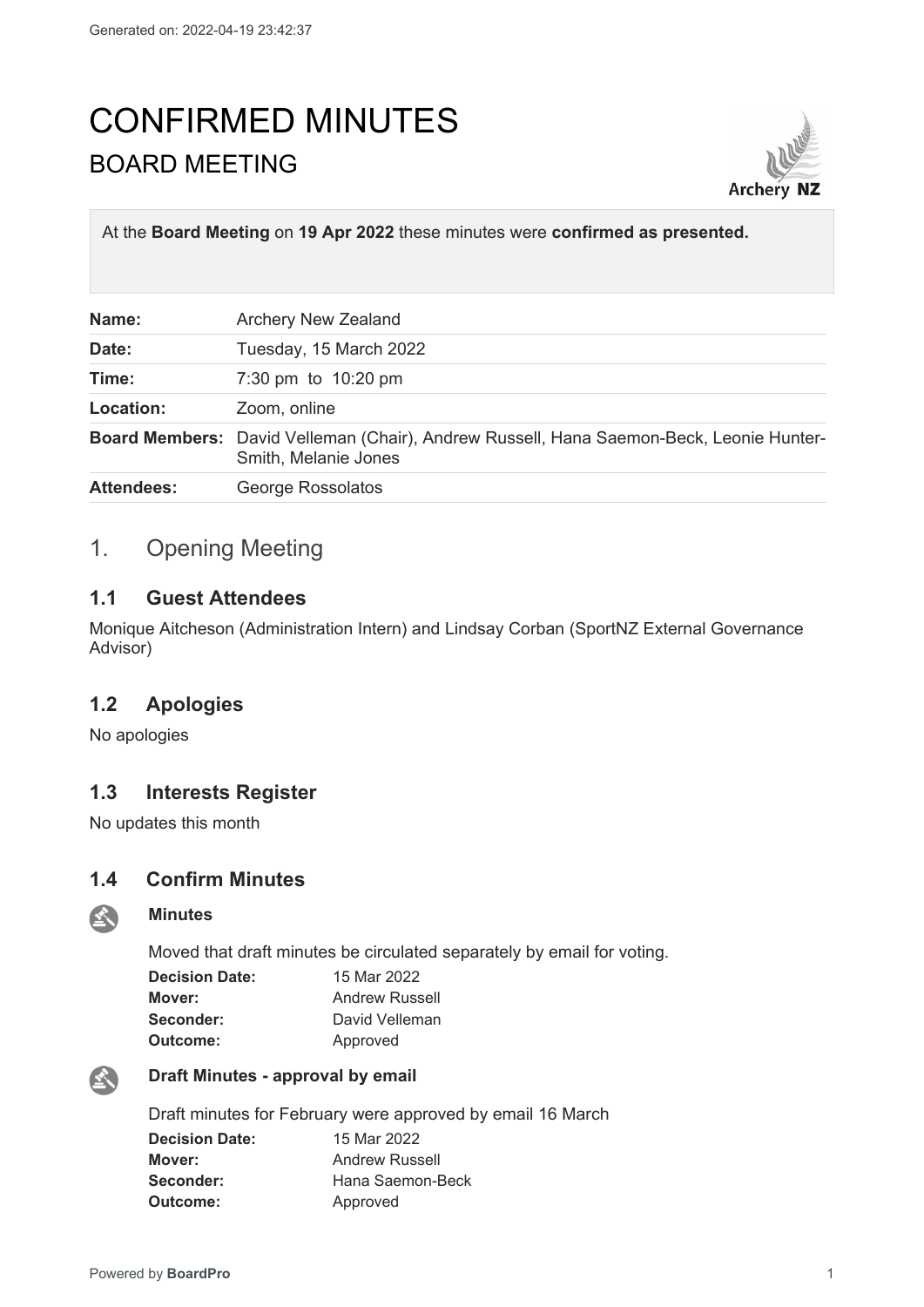# **1.5 Communications (Incoming)**



#### **WAO Secretary General nomination**

That Patsy Vercoe be nominated by Archery NZ as World Archery Oceania Secretary General.

**Decision Date:** 15 Mar 2022 **Mover:** David Velleman **Seconder:** Hana Saemon-Beck **Outcome:** Approved

2. Actions from Previous Meetings

# **2.1 Action List**

# **2.2 Board Decisions Made in Between Meetings**



# **Outdoor Nationals 2022 Cancellation**

The Board regrettably ratified the LOC's decision to cancel the 2022 Outdoor Nationals, in light of COVID negatively affecting operational restrictions, entry numbers and funding opportunities.

| <b>Decision Date:</b> | 15 Mar 2022           |
|-----------------------|-----------------------|
| Mover:                | <b>Andrew Russell</b> |
| Seconder:             | Hana Saemon-Beck      |
| Outcome:              | Approved              |



#### **Outdoor Nationals Hosting Agreement**

That in light of the cancellation of the 2022 Outdoor Nationals, RiverGlade's hosting agreement be extended to 2024.

| <b>Decision Date:</b> | 15 Mar 2022           |
|-----------------------|-----------------------|
| Mover:                | <b>Andrew Russell</b> |
| Seconder:             | Hana Saemon-Beck      |
| Outcome:              | Approved              |



#### **Selection Policy**

The National Team Selection Policy be approved for 2022 (agreed 4 March, and update ratified on 12 March)

| <b>Decision Date:</b> | 15 Mar 2022       |
|-----------------------|-------------------|
| Mover:                | Andrew Russell    |
| Seconder:             | George Rossolatos |
| <b>Outcome:</b>       | Approved          |

# 3. Major Decisions and Discussions

# **3.1 In Committee Discussion**

#### **In Committee** 公

The Board moved into Committee at 8:00pm to discuss NSO Governance with Lindsay Corban The Board moved out of Committee at 9:15pm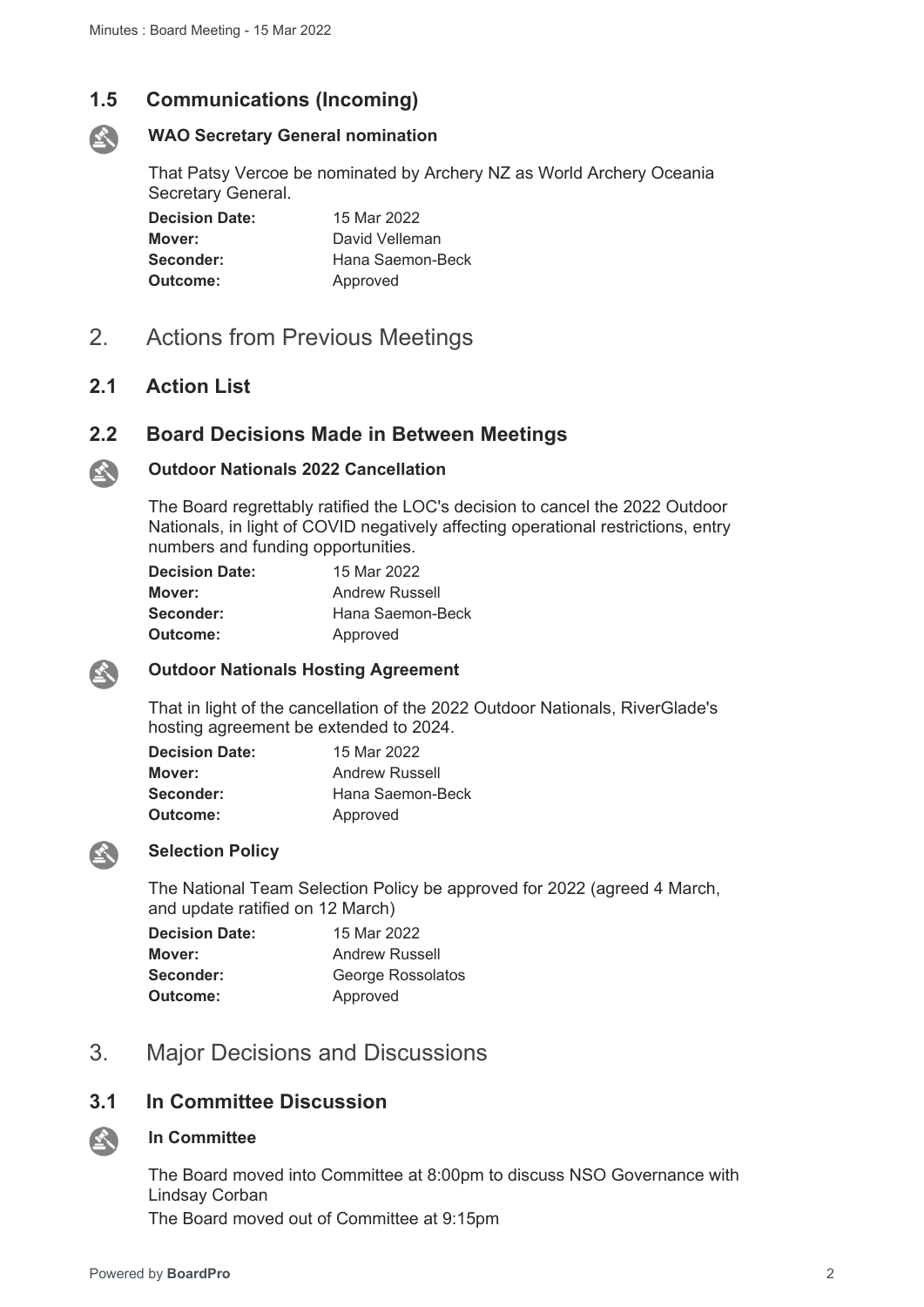| <b>Decision Date:</b> | 15 Mar 2022         |
|-----------------------|---------------------|
| Mover:                | David Velleman      |
| Seconder:             | Leonie Hunter-Smith |
| Outcome:              | Approved            |



#### **Lindsay to send committee Terms of Reference template, and the Bo...**

Lindsay to send committee Terms of Reference template, and the Board to review and publish Terms of Reference for each of the subcommittees. Equity, Diversity and Inclusion committee be disestablished, and the relevant workstreams be included in review of all of the subcommittees

| <b>Decision Date:</b> | 15 Mar 2022         |
|-----------------------|---------------------|
| Mover:                | David Velleman      |
| Seconder:             | Leonie Hunter-Smith |
| Outcome:              | Approved            |

# **3.2 Governance (Andrew, David, Melanie)**

#### **Intern**

Moved that Monique Aitcheson be appointed as Intern for Archery NZ (120h of work experience)

| <b>Decision Date:</b> | 15 Mar 2022           |
|-----------------------|-----------------------|
| Mover:                | <b>Andrew Russell</b> |
| Seconder:             | Hana Saemon-Beck      |
| Outcome:              | Approved              |



 $\mathbf{A}$ 

**Moved that the AGM be held on Monday 29th August at 7:00pm by Zoo...**

Moved that the AGM be held on Monday 29th August at 7:00pm by Zoom.

| <b>Decision Date:</b> | 15 Mar 2022           |
|-----------------------|-----------------------|
| Mover:                | <b>Andrew Russell</b> |
| Seconder:             | David Velleman        |
| Outcome:              | Approved              |

Administrator applications received - Governance to review

# **3.3 Finance & Risk - FaRC (Leonie, Grant Hewson, Gerhard De Bruyn**

Grant funding received for new timing lights - with many thanks to our fantastic work by our grants application team



#### **SportNZ Grant Reporting**

David to draft report to SportNZ on grant funding, for review by FaRC and other stakeholders

**Due Date:** 13 Apr 2022 **Owner:** David Velleman

# **3.4 Archery for Young People (George, Hana, Melanie)**

Looking to re-start initiative for Trans-Tasman training camp. George to contact FaRC regarding potential support for grant funding.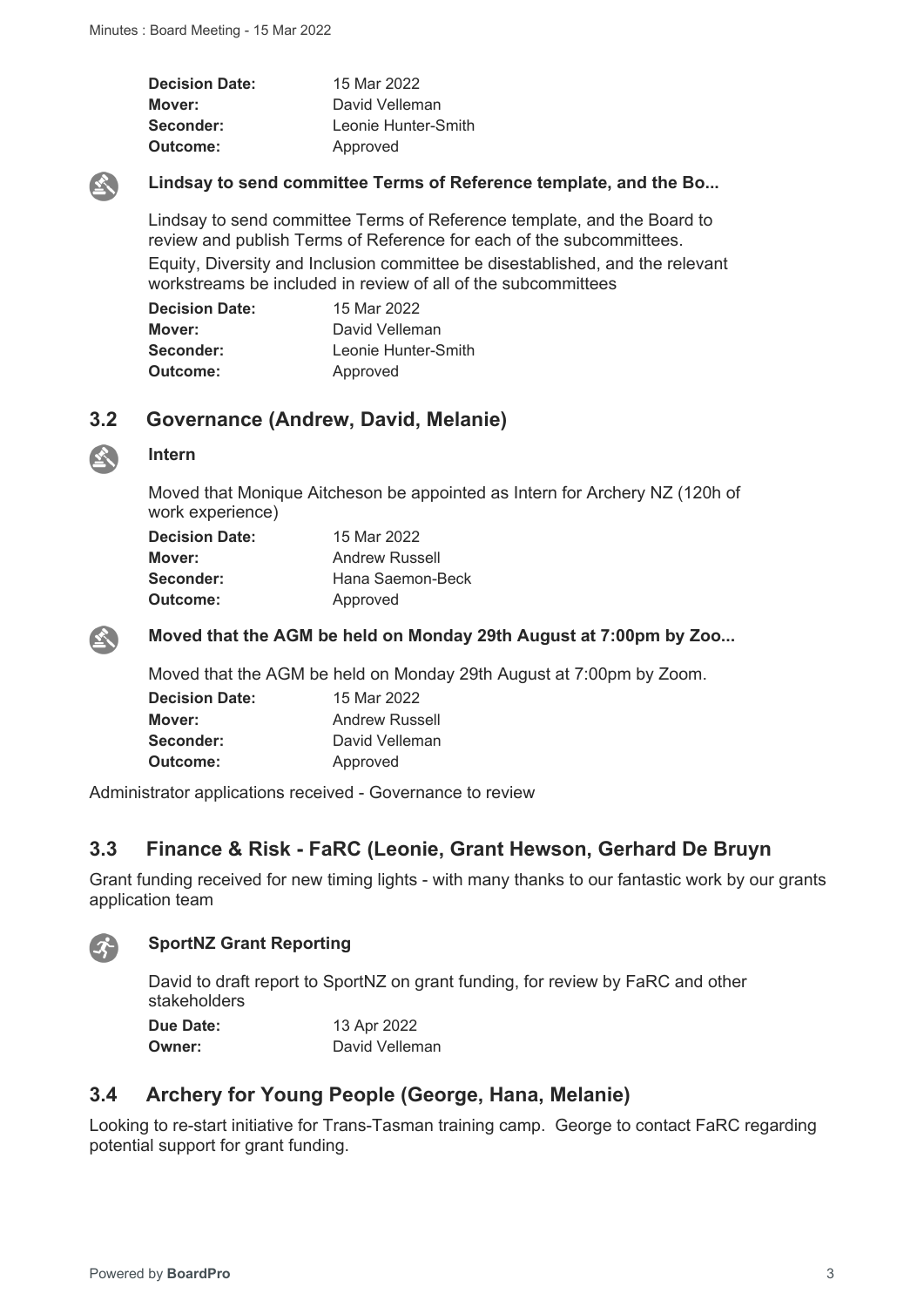# **3.5 High Performance (David, Dale L, Cushla M, Mike S, Dave H, Barbara S)**

Selection Policy issued

World Games are scheduled for July - need to confirm by end of this month - David to review with Dale as Selection Panel chair.

# **3.6 Equity Diversity & Inclusion (Hana, Lexie Matheson)**



## **Scott Collett and Kerry Hoole to be nominated to attend the Paral...**

Scott Collett and Kerry Hoole to be nominated to attend the Paralympics NZ AGM as Archery NZ representatives

| <b>Decision Date:</b> | 15 Mar 2022           |
|-----------------------|-----------------------|
| Mover:                | Hana Saemon-Beck      |
| Seconder:             | <b>Andrew Russell</b> |
| Outcome:              | Approved              |



### **Para Liaison**

Scott Collett to be appointed Archery NZ's Para Liaison

| <b>Decision Date:</b> | 15 Mar 2022           |
|-----------------------|-----------------------|
| Mover:                | <b>Andrew Russell</b> |
| Seconder:             | Hana Saemon-Beck      |
| Outcome:              | Approved              |

# **3.7 Premier Events (Andrew)**

Outdoor Nationals unfortunately cancelled for 2022.

Host agreement for Outdoor Nationals to be extended to 2024 for River Glade.

Indoor Nationals (Manawatu Archery Club as LOC) confirmed for 13-14 November. A COVID contingency plan is undertaken to enable us to proceed in red alert level if necessary, however we are expecting it will be a lower level by that stage. Signed host agreement to be received.

Awards that are usually presented at the Outdoor Nationals banquet, will be presented at the Indoor Nationals (in lieu of Outdoor Nationals this year) - including inter-club shields, team representative certificates, Youth Most Improved.

# 4. Other Business

# **4.1 Ranking and Records**

Many thanks to Melanie who has picked up the role of Ranking and Records Officer, and is getting ready to issue the next batch.

Thanks also to Steve Clifton for previosuly fulfilling this role for a numebr of years!

# **4.2 Google workspace**

Andrew is organsing an ICT systems review with key stakeholders - this will be reviewed as part of this.

# **4.3 Dress Code**

Deferred this month